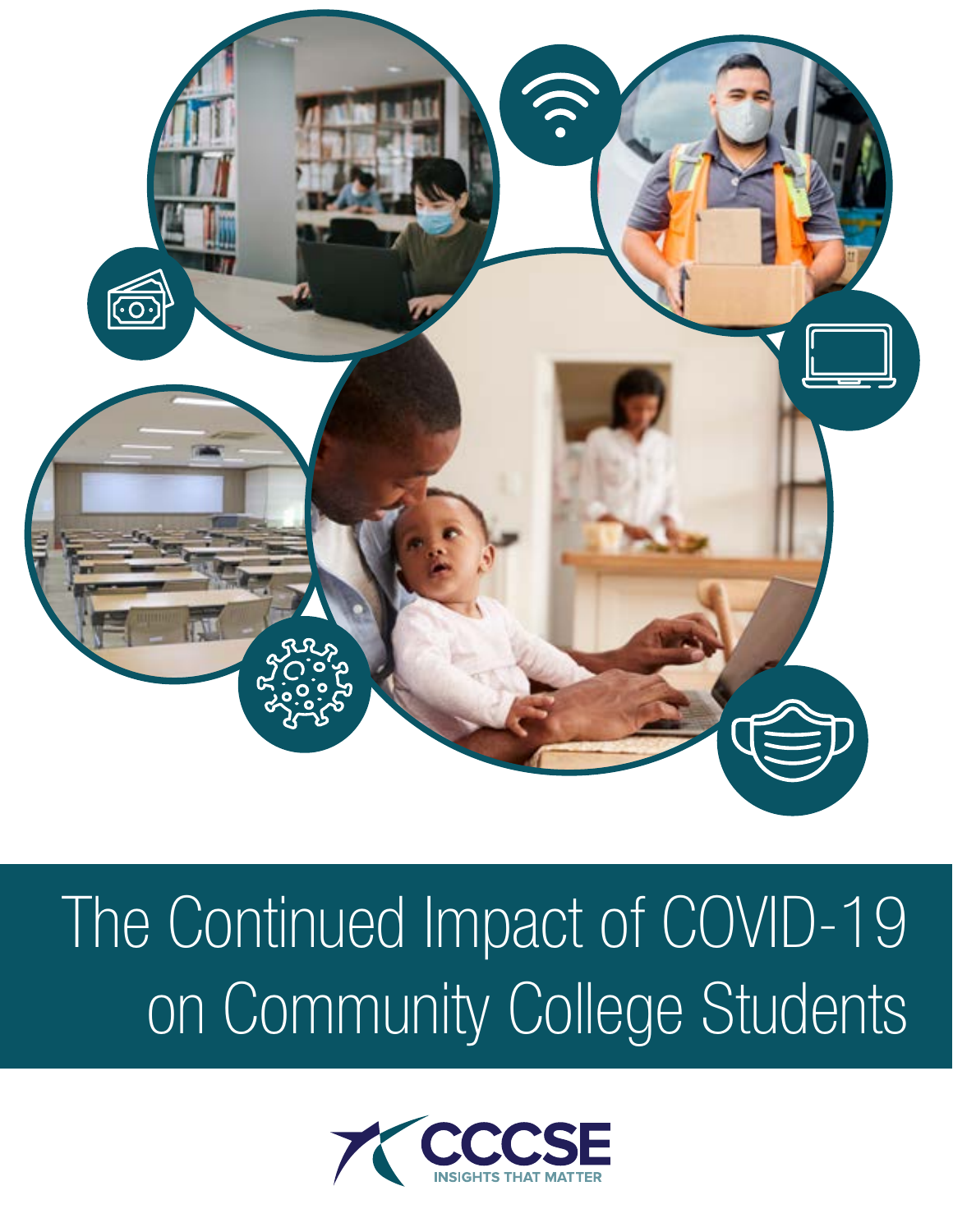### Acknowledgments

CCCSE gratefully acknowledges the Trellis Foundation for funding this study exploring the continued impact of COVID-19 on community college students.

CCCSE is grateful for all community colleges across the nation working daily to help their students find success, even during the most challenging of times.

CCCSE is a service and research initiative in the [Department of Educational Leadership and Policy](https://education.utexas.edu/departments/educational-administration) in the [College of](http://education.utexas.edu/)  [Education](http://education.utexas.edu/) at [The University of Texas at Austin.](https://www.utexas.edu/) By delivering "aha" moments about the student experience based on insights that matter, CCCSE assists institutions and policymakers in using information to promote improvements in student learning, persistence, and attainment.

© 2021 Permission granted for unlimited copying with appropriate citation.

Please cite this report as follows: CCCSE. (2021). *The continued impact of COVID-19 on community college students*. [https://cccse.org/sites/default/files/CCSSE\\_COVID.pdf](https://cccse.org/sites/default/files/CCSSE_COVID.pdf)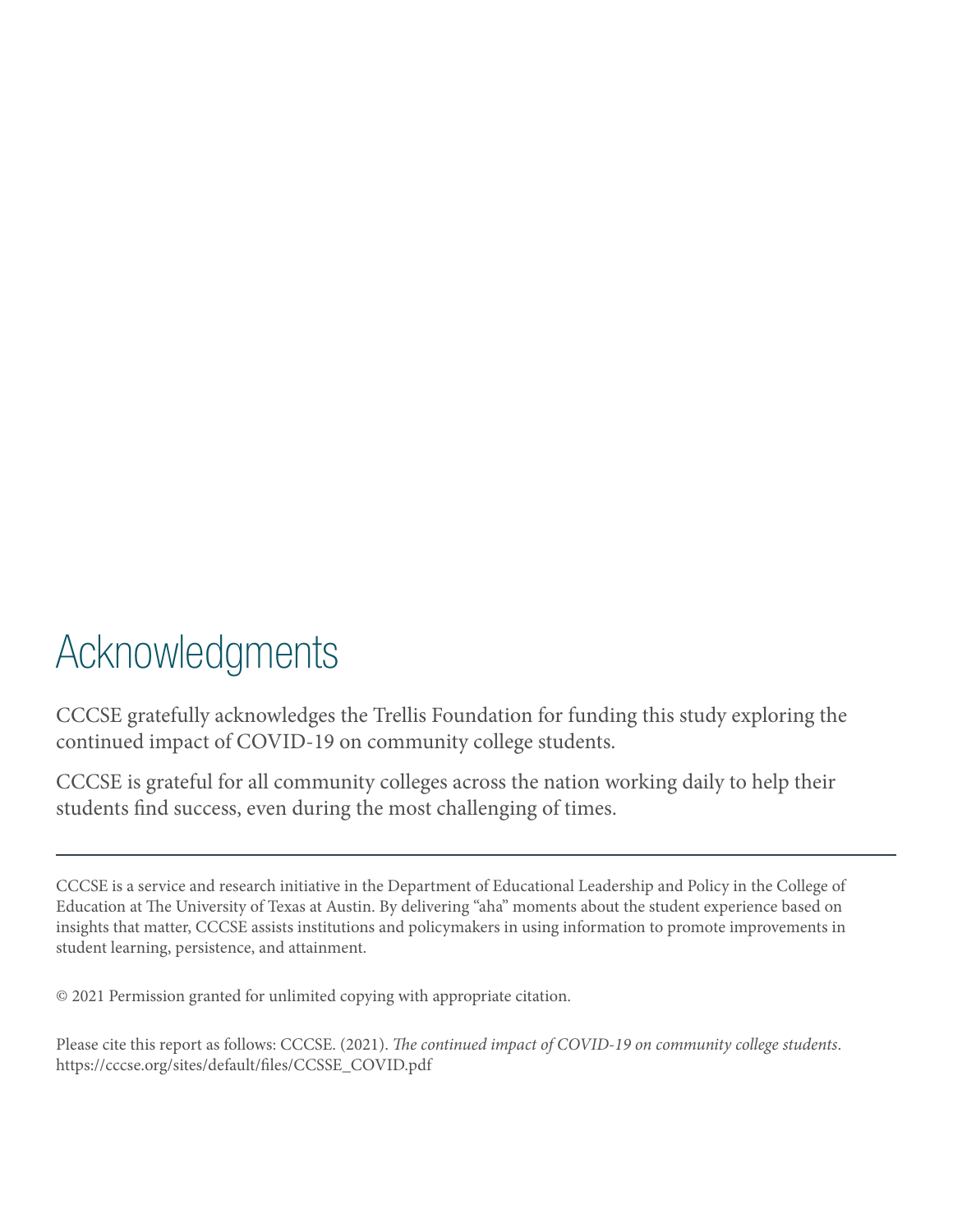### The Continued Impact of COVID-19 on Community College Students

To understand the prolonged impact of the COVID-19 pandemic on community college students, CCCSE added a special-focus module to the 2021 administration of the Community College Survey of Student Engagement. In March 2021, CCCSE released a [report](https://cccse.org/publications-resources/reports) highlighting the impact of the pandemic on entering students at community colleges during fall 2020. The more recently collected data reveal that many students are still struggling as a result of COVID-19, and as with the data collected last fall, some groups of students continue to be more impacted than others.

### **Respondents**

The COVID-19 Impact five-item special-focus module was administered in spring 2021 to 120,833 students across 273 colleges. Twenty colleges administered the survey in person, and 253 colleges administered the survey online.

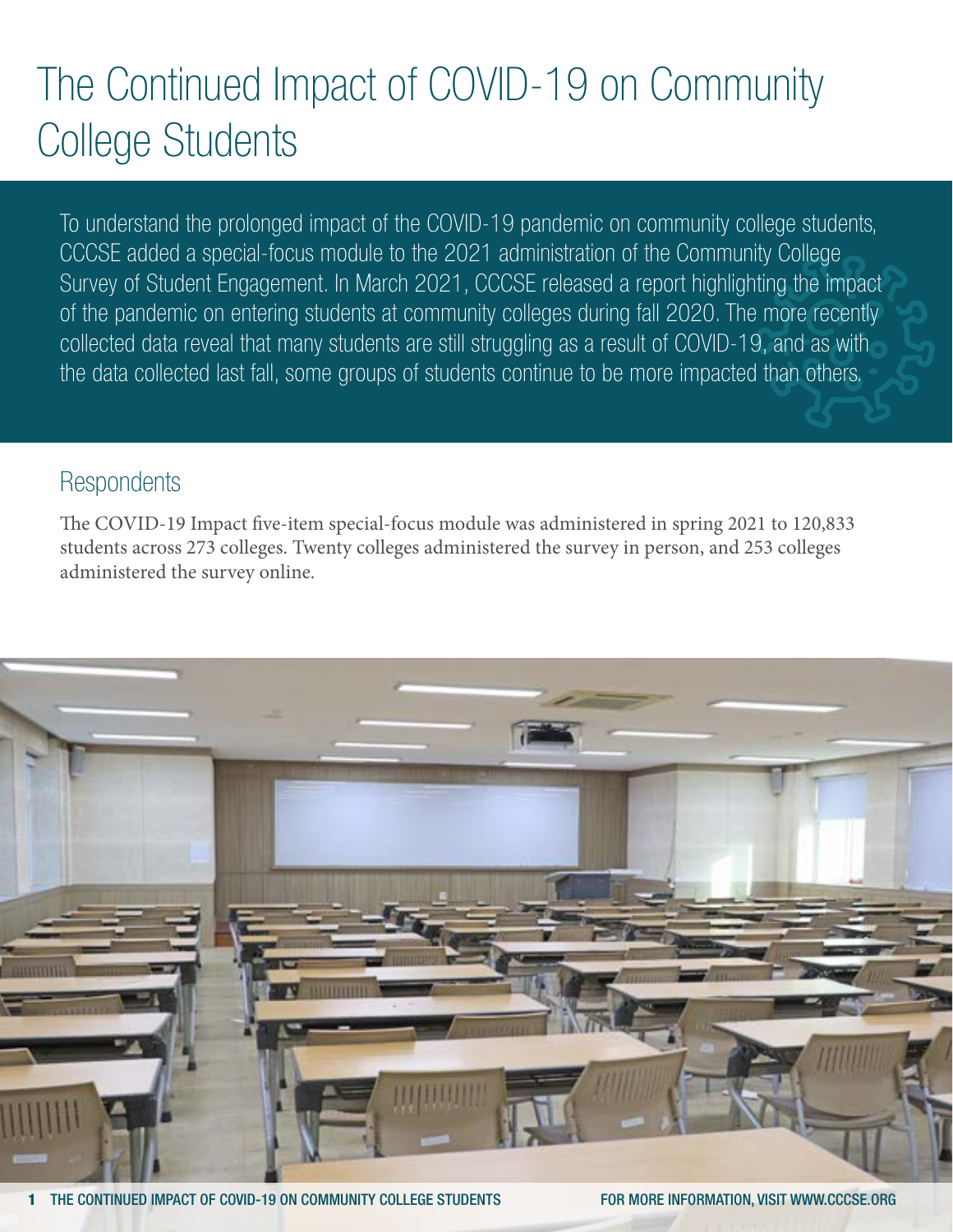### The Continued Financial Impact of COVID-19 on Community College Students

Over one-third (34%) of spring 2021 respondents described their personal financial situation as worse than it was before the pandemic. Similarly, 30% (n=1,433) of fall 2020 respondents said this. However, a much larger percentage of fall 2020 respondents indicated not being sure of how to describe their financial situation than did spring 2021 respondents—possibly demonstrating that when students were surveyed last fall, it was still too early for them to know what impact the pandemic would have on their finances.

Full-time students were more likely than part-time students to describe their financial situation as worse than before the pandemic (37%  $[n= 24,538]$  vs. 32%  $[n=12,779]$ ), and nontraditional-age students (25+) were more likely than traditional-age students to report their situation as worse (36% [n=18,942] vs. 31% [n=16,803]).



#### How would you describe your current personal financial situation?

2 THE CONTINUED IMPACT OF COVID-19 ON COMMUNITY COLLEGE STUDENTS FOR MORE INFORMATION, VISIT [WWW.CCCSE.ORG](http://www.cccse.org)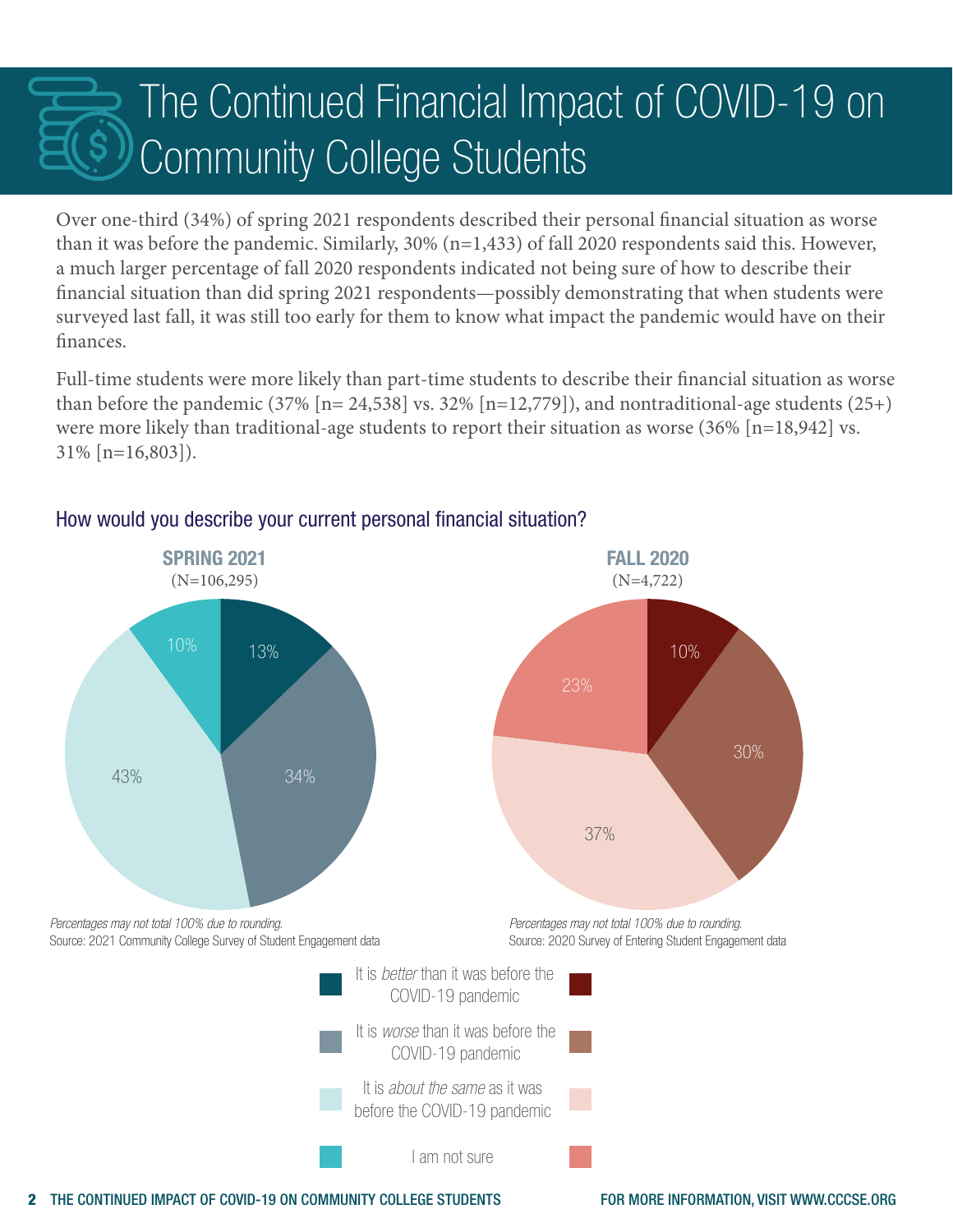When asked if they were struggling to pay for college, almost one-quarter (23%) of spring 2021 respondents said they were struggling to pay for college as a result of COVID-19. An additional 20% of students said paying for college was a struggle, but it was not due to the pandemic.

Are you struggling to pay for college?



When broken out by race/ethnicity, it becomes clear that COVID-19 seems to have amplified the struggle to pay for college for several student groups.



#### Are you struggling to pay for college?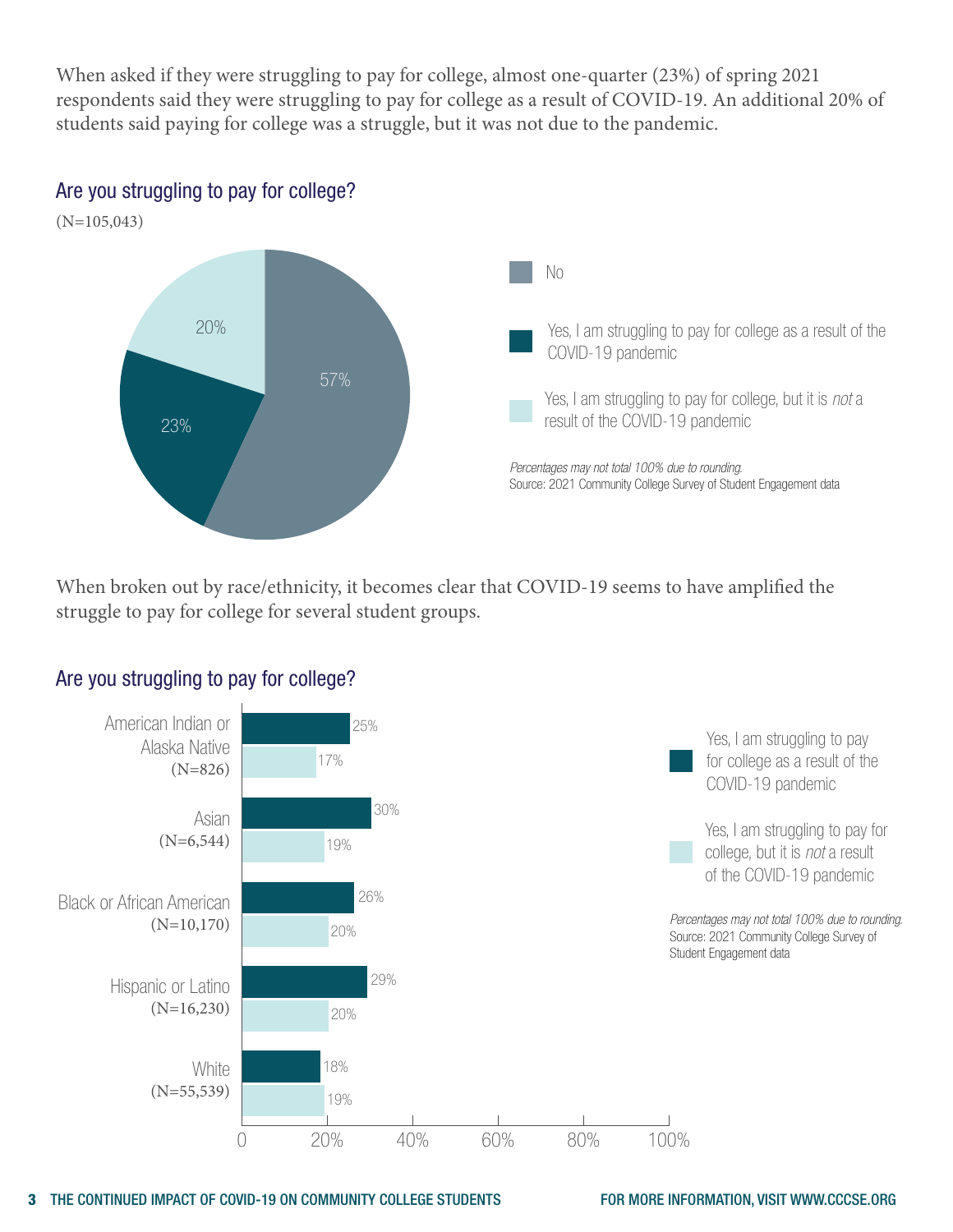### The Continued Impact of COVID-19 on Students' Feelings of Safety and Support

As with students who were surveyed in fall 2020, spring 2021 survey respondents who attended classes in person (N=6,722 from 20 colleges) reported varying levels of comfort with being on campus. Overall, 59% of these respondents agreed that they tried to avoid situations on campus in which they were unable to stay six feet away from others.

Nontraditional-age students reported being more likely to avoid situations of close personal contact than traditional-age students. Similarly, women said they were more likely to try and avoid being less than six feet away from others than men were.

Among racial groups, those most negatively impacted overall by the pandemic were the most likely to try to avoid situations in which they were unable to socially distance from others.\*

Since the beginning of this academic term at this college, I have tried to avoid situations on campus in which I am unable to stay six feet away from another person.  $(N=6,185)$ 





4 THE CONTINUED IMPACT OF COVID-19 ON COMMUNITY COLLEGE STUDENTS FOR MORE INFORMATION, VISIT [WWW.CCCSE.ORG](http://www.cccse.org)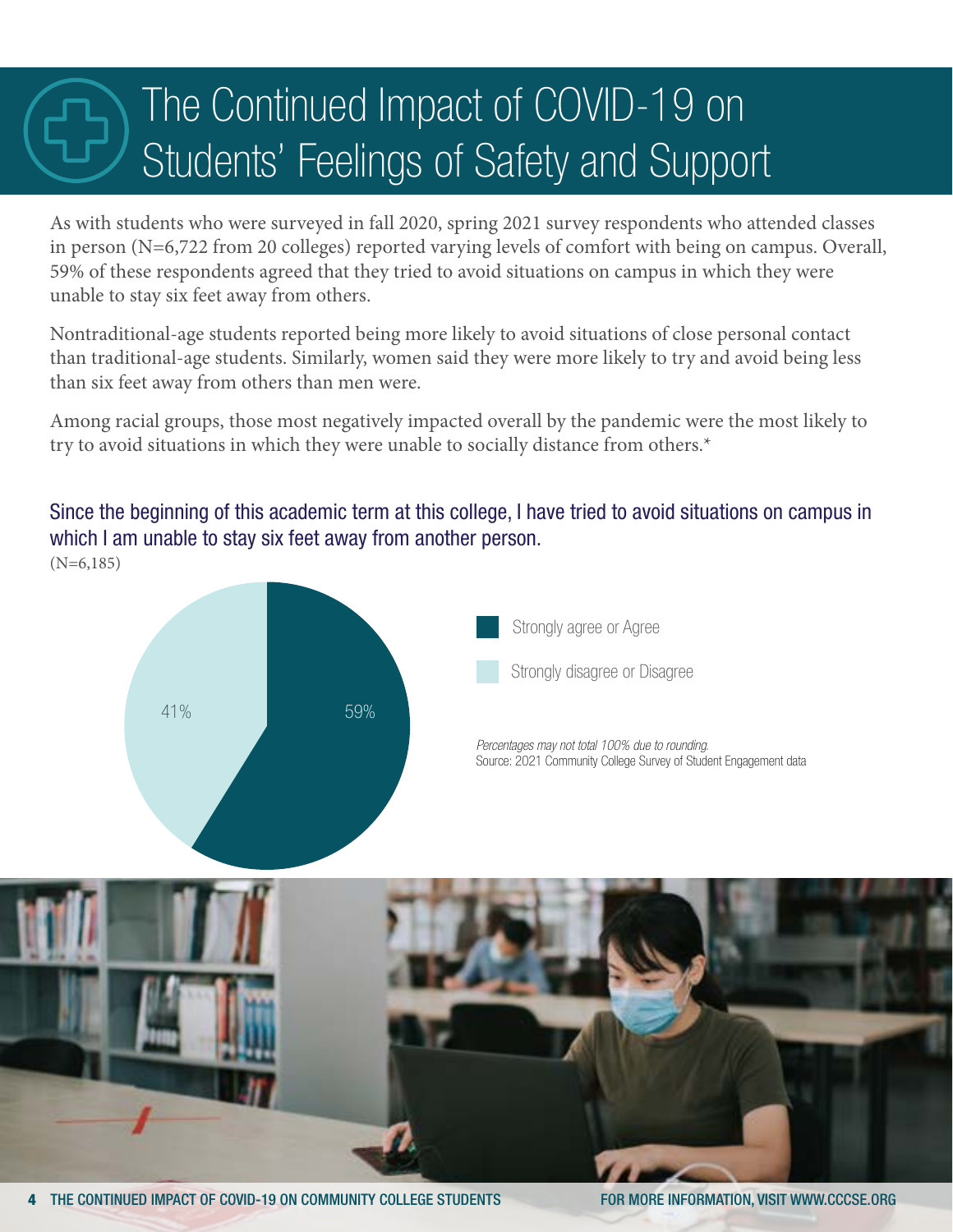Since the beginning of this academic term at this college, I have tried to avoid situations on campus in which I am unable to stay six feet away from another person.

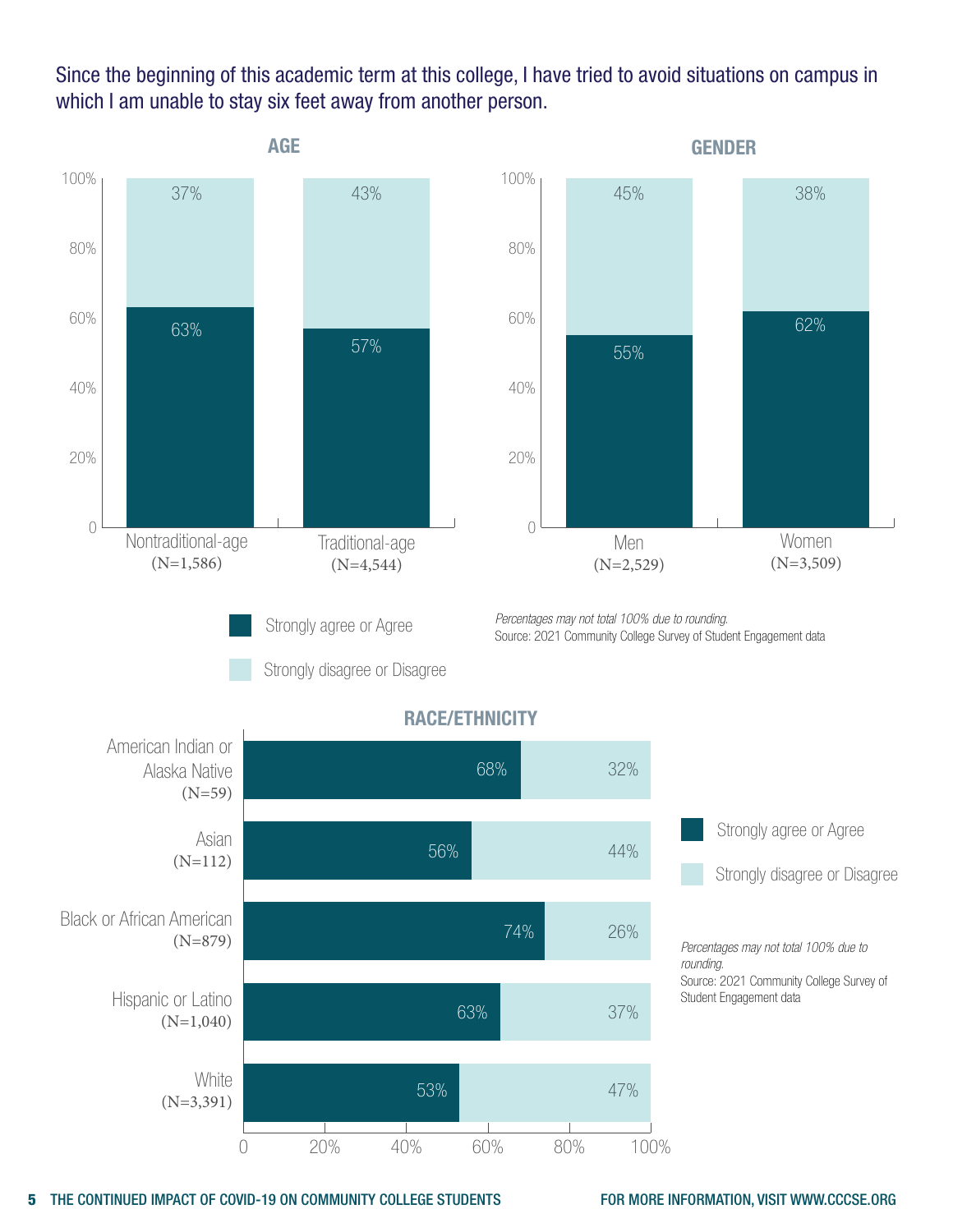

When fall 2020 respondents were asked if their college had support services to help them cope with stress related to the COVID-19 pandemic, 57% said that they didn't know. Forty-nine percent of spring 2021 respondents said *I do not know*, suggesting that more students have become aware of services their colleges are offering in this area.



#### Does this college have support services to help students cope with stress related to the COVID-19 pandemic?

(N=105,838)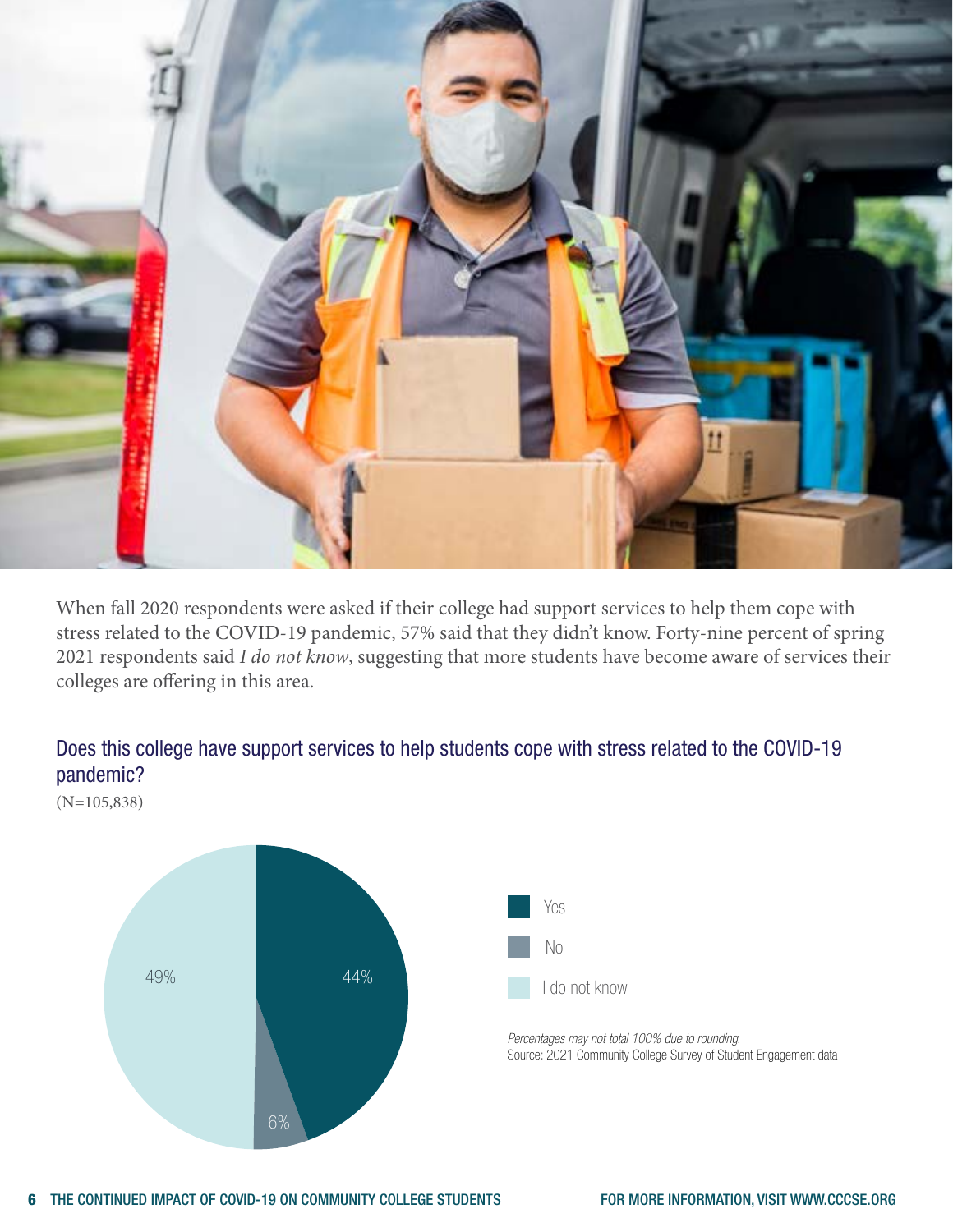Not surprisingly, full-time students were more likely to respond that they knew of support services related to pandemic stressors than were part-time students. And when disaggregated by race/ethnicity, White students were less likely than other student groups to be aware of these types of support services.

#### Does this college have support services to help students cope with stress related to the COVID-19 pandemic?



7 THE CONTINUED IMPACT OF COVID-19 ON COMMUNITY COLLEGE STUDENTS FOR MORE INFORMATION, VISIT [WWW.CCCSE.ORG](http://www.cccse.org)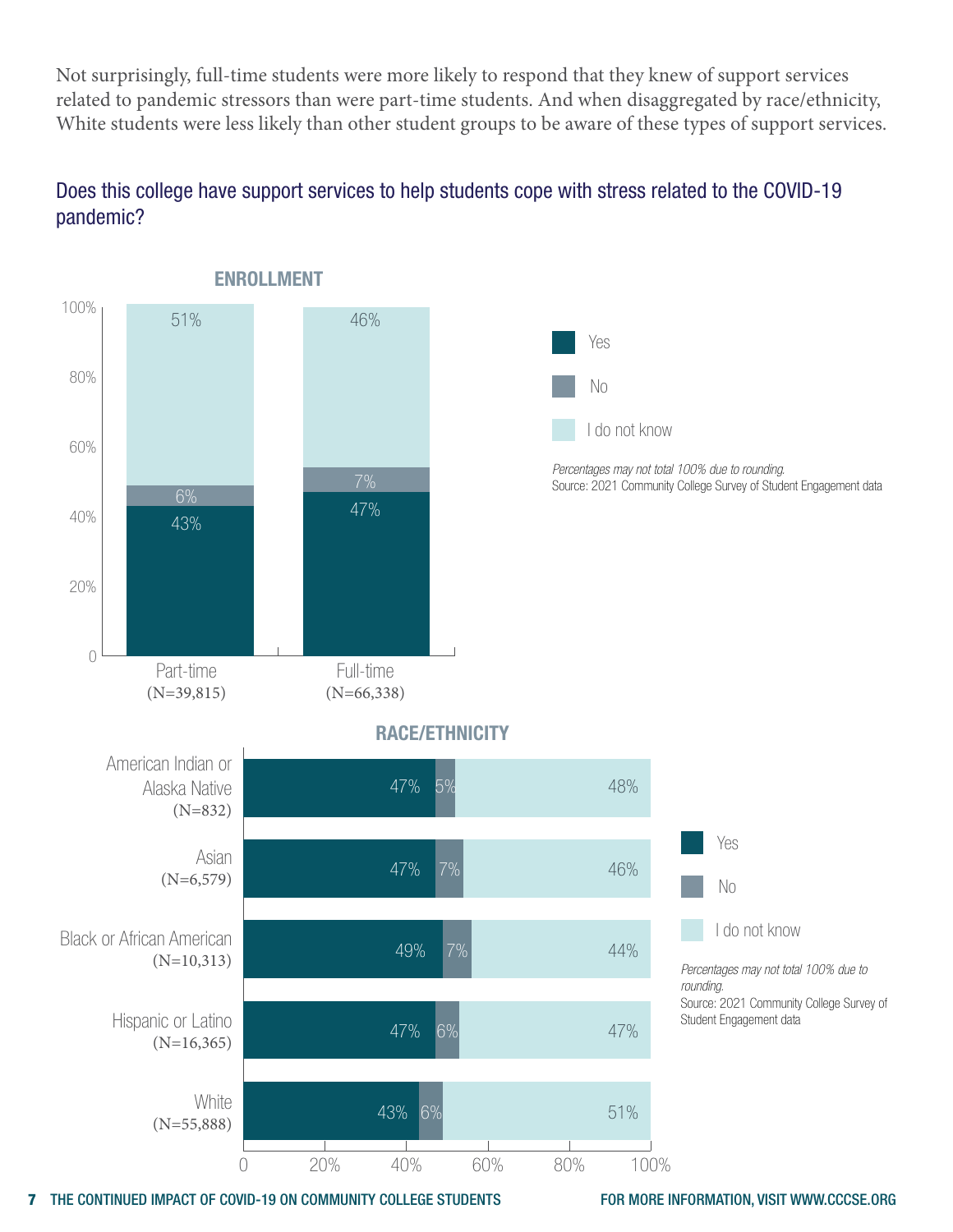#### WHAT COMES NEXT

A recent scan of news articles focused on community colleges illustrates that many institutions across the country used emergency relief funding to help students stay enrolled during the 2020–2021 academic year. The literature also suggests that many students were not aware of available financial supports.\*\*

While students now seem to be more aware than they were last fall of support services their colleges offer to help with stress related to the pandemic, almost half still report not knowing such services exist.

There is no magical antidote that will solve students' financial issues or provide relief from anxieties brought about by the pandemic. But as we work to reflect on what we've learned about COVID-19's impact and incorporate those lessons into policies, procedures, and student supports, we should not discount that knowledge is power. If we equip and engage students with information about available supports, the likelihood of them persisting and succeeding will grow.



### **Endnotes**

\*Centers for Disease Control and Prevention. (2021, September 9). *Risk for COVID-19 infection, hospitalization, and death by race/ethnicity*. [https://www.cdc.gov/coronavirus/2019-ncov/covid-data/investigations-discovery/hospitaliza](https://www.cdc.gov/coronavirus/2019-ncov/covid-data/investigations-discovery/hospitalization-death-by-race-ethnicity.html)[tion-death-by-race-ethnicity.html](https://www.cdc.gov/coronavirus/2019-ncov/covid-data/investigations-discovery/hospitalization-death-by-race-ethnicity.html)

\*\*The Hope Center for College, Community, and Justice. (2021). *#RealCollege 2021: Basic Needs Insecurity During the Ongoing Pandemic*. Philadelphia, PA.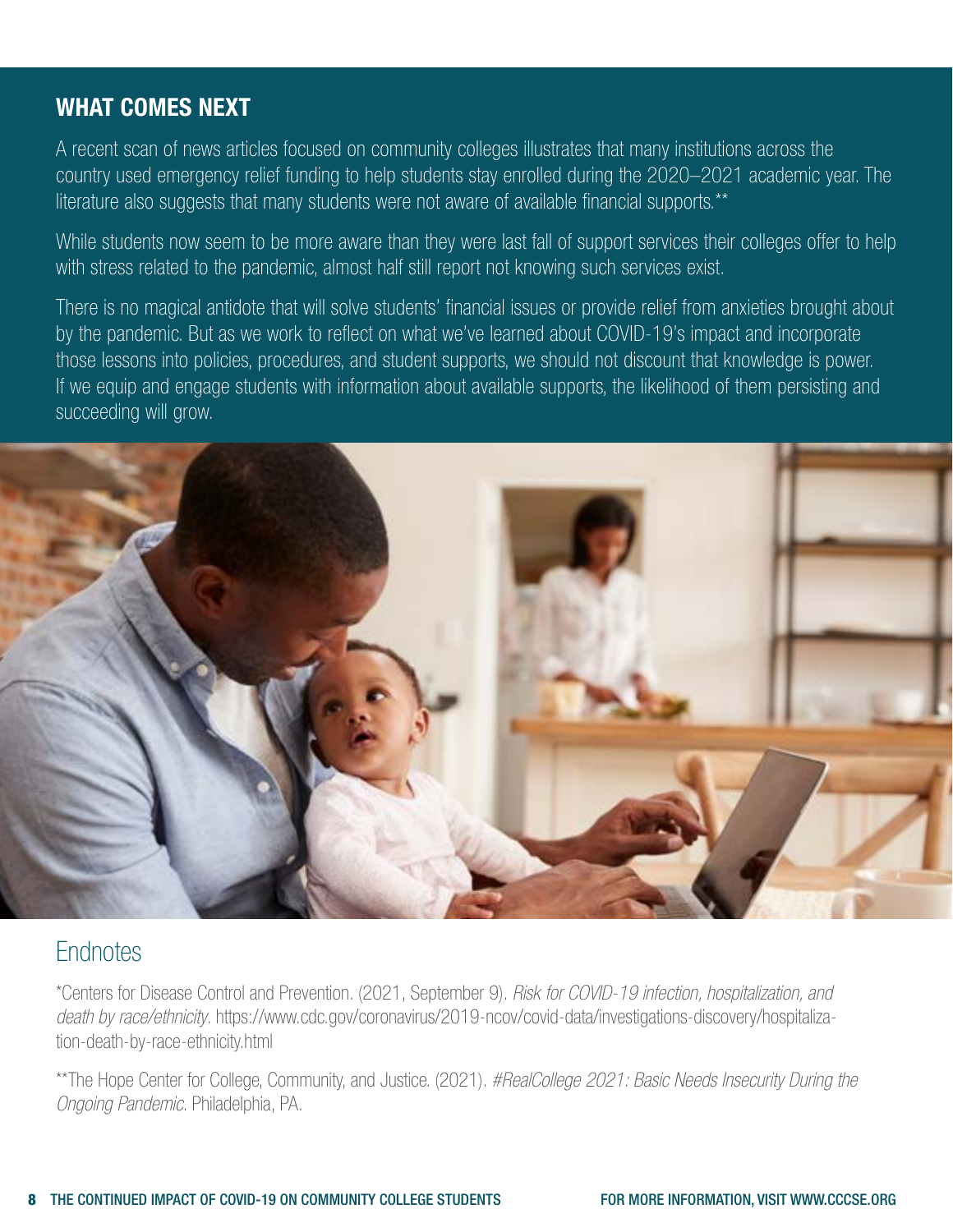### **Questions for Consideration**

The data in this report illustrate that some students need more assistance than they are receiving. Colleges can use the questions below to spur conversations among administrators, faculty, and staff about what is and what is not working regarding available student supports and the messaging around their availability.

- As a campus community, how are we engaging in conversations about student financial health?
- How do we train faculty and staff to respond to students who are having financial difficulties?
- Is there a notification system for faculty and staff to inform financial support services staff about a student's financial need?
- Do we have a designated person who is a resource for students experiencing financial difficulties? If not, then what plan do we have in place to help students who experience financial difficulties?
- How can we strengthen our partnerships with community organizations, religious organizations, social service agencies, workforce development agencies, or private foundations to help students access additional financial support services?
- As a campus community, how are we engaging in conversations about students' feelings of well-being?
- How do we seek feedback from students regarding their current concerns with social distancing and other COVID-19 precautions when on campus?
- Do our students know where to turn if they need mental health services, either at our college or through partners in the community?
- Do we assign someone to serve as a primary contact for each new student each term (e.g., another student, advisor, success coach, mentor, etc.)?
- What is not working in our communication efforts with students? Are we exhausting all of our options when it comes to communicating about available supports with our students, both those who are on campus and those who are online?
- Do we share information with students about available supports throughout the academic year or just at the beginning of the academic year?
- How do we disseminate information about student supports to all faculty (full-time, part-time, face-to-face, and online), so they can share that information with their students?
- How do we train and encourage faculty to inquire about the supports their students need in order to be successful in their courses?

FINANCIAL HEALTH FINANCIAL HEALTH

SAFETY

COMMUNICATION

COMMUNICATION